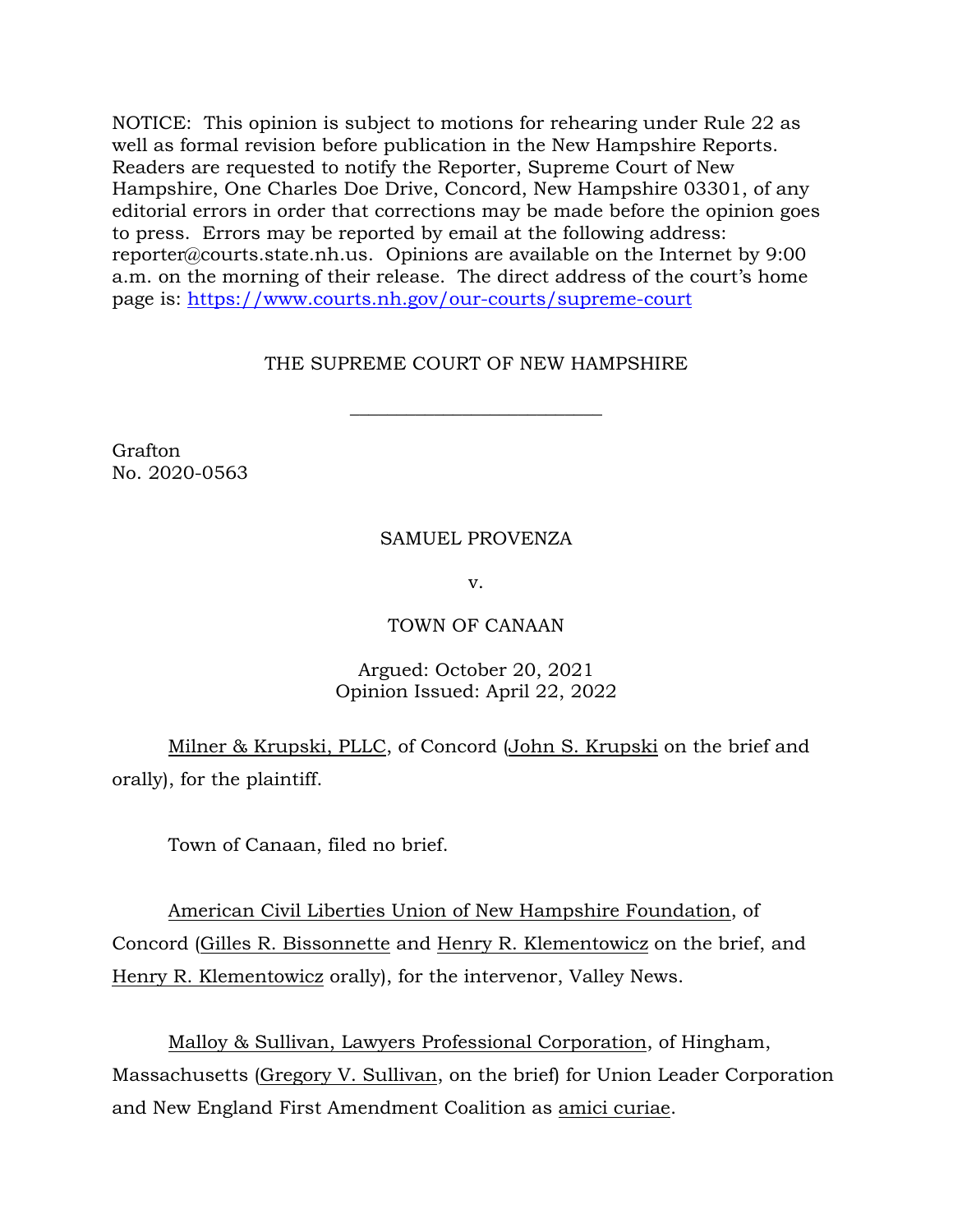MACDONALD, C.J. The plaintiff, Samuel Provenza, formerly employed as a police officer by the defendant, Town of Canaan (Town), appeals an order of the Superior Court (Bornstein, J.) that: (1) denied his petition for declaratory judgment and "request for temporary and permanent injunctive and other relief"; and (2) granted the cross-claim of the intervenor, the Valley News. Provenza sought to bar public disclosure of an investigative report commissioned by the Town as a result of a motor vehicle stop in which he was involved while still employed by the Town as a police officer; the Valley News sought release of the report under RSA chapter 91-A, the Right-to-Know Law. See RSA ch. 91-A (2013 & Supp. 2021). We affirm.

#### I. Background

We summarize the pertinent facts found by the trial court or supported by the record. On November 30, 2017, Provenza was involved in a motor vehicle stop that received media coverage in the Upper Valley. Provenza was responding to a call received by police dispatch about a suspicious vehicle following a town school bus. He did not activate the camera in his cruiser before responding. When he arrived at the location of the bus, he observed a vehicle closely following the bus and initiated a traffic stop. The driver explained that she was following the bus because her daughter had been having issues with the school bus operator. When Provenza attempted to arrest the driver of the vehicle, she physically resisted.

The driver subsequently filed a formal complaint against Provenza in which she alleged that he had used excessive force. The Town commissioned Municipal Resources, Inc. to investigate the encounter. Municipal Resources filed a report (Report) with the Town. In February 2019, the Valley News filed a Right-to-Know Law request seeking disclosure of the Report. The Town denied the request, citing the "internal personnel practices" exemption set forth in RSA 91-A:5, IV (2013) and this court's opinion in Union Leader Corp. v. Fenniman, 136 N.H. 624 (2007).

In June 2020, the Valley News renewed its request following our decisions in Union Leader Corp. v. Town of Salem, 173 N.H. 345 (2020), and Seacoast Newspapers v. City of Portsmouth, 173 N.H. 325 (2020). The Town informed Provenza of the request and he then filed this lawsuit against the Town seeking declaratory and injunctive relief under a variety of theories to prevent the Town from releasing the Report. The Valley News filed a motion to intervene, which the trial court granted. The Valley News then filed an objection to Provenza's request for injunctive relief and a cross-claim seeking a ruling that the Report is subject to disclosure under the Right-to-Know Law. The Valley News also argued that, because Provenza was not a "person aggrieved" under RSA 91-A:7 (Supp. 2021), he did not have standing to bring this action.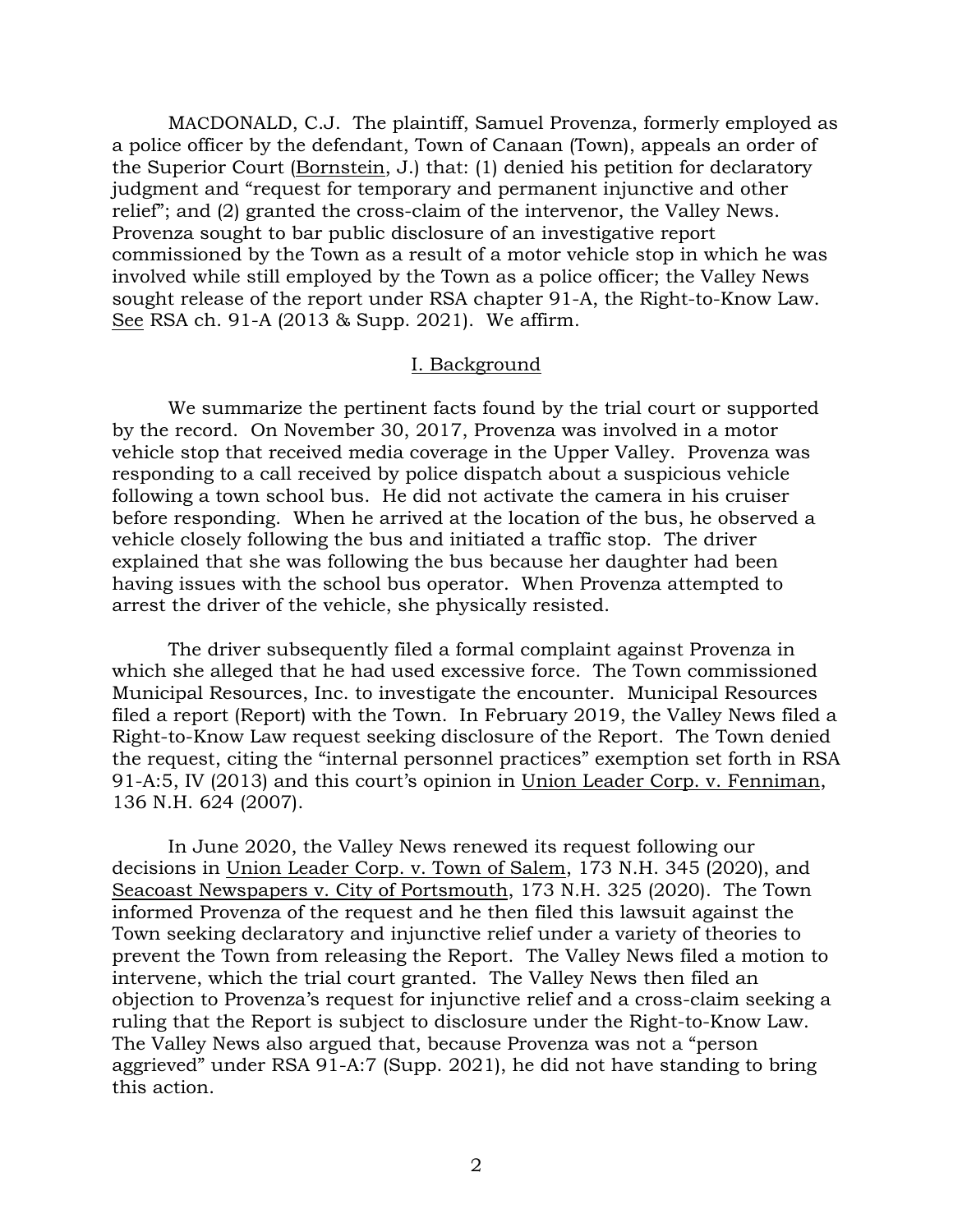In September 2020, the trial court held a hearing during which counsel for Provenza, the Town, and the Valley News participated. At that hearing, the parties agreed that the order to be issued by the trial court would serve "as a final adjudication on the merits of both [Provenza]'s requests for declaratory judgment and for preliminary and permanent injunctions and on the merits of Valley News's crossclaim."

In its order, the trial court "assume[d] without deciding that [Provenza] is a 'person aggrieved' within the meaning of RSA 91-A:7," and "further rule[d] that [Provenza] has standing to maintain this action under RSA 491:22 and RSA 498:1." After a detailed discussion of the analysis to be applied when determining whether disclosure of public records constitutes an invasion of privacy under RSA 91-A:5, IV, see Union Leader Corp. v. Town of Salem, 173 N.H. 345, 355 (2020), the court concluded that the Report was subject to disclosure under the Right-to-Know Law. The Town requested that certain medical information, license plate numbers, and the names of minors be redacted from the Report. The Valley News did not object. The trial court agreed that the information should be redacted, concluding that the privacy interest in this information outweighed any public interest. Provenza then filed this appeal.

#### II. Standard of Review

We defer to the trial court's findings of fact if they are supported by the evidence and are not erroneous as a matter of law. Town of Lincoln v. Chenard, 174 N.H.  $\ldots$ ,  $\ldots$  (decided Jan. 22, 2022) (slip op. at 3). We review the trial court's interpretation of statutes, including the Right-to-Know Law, de novo. 38 Endicott St. N., LLC v. State Fire Marshall, 163 N.H. 656, 660 (2012); N.H. Ctr. for Pub. Interest Journalism v. N.H. Dep't of Justice, 173 N.H. 648, 652 (2020). We resolve questions regarding the Right-to-Know Law with a view to providing the utmost information in order to best effectuate the law's statutory and constitutional objectives. N.H. Ctr. for Pub. Interest Journalism, 173 N.H. at 653. Accordingly, we construe provisions favoring disclosure broadly, while construing exemptions restrictively. Id. When the facts are undisputed, we review the trial court's balancing of the public interest in disclosure and the interests in nondisclosure de novo. N.H. Right to Life v. Dir., N.H. Charitable Trusts Unit, 169 N.H. 95,  $\overline{111}$  (2016). The party resisting disclosure bears a heavy burden to shift the balance toward nondisclosure. Id.

### III. Analysis

The Right-to-Know Law provides: "Any person aggrieved by a violation of this chapter may petition the superior court for injunctive relief." RSA 91-A:7. The Valley News argues that Provenza is not a "person aggrieved" under this statute. The Valley News further contends that the exemptions set forth in the Right-to-Know Law do not create statutory privileges that can be invoked to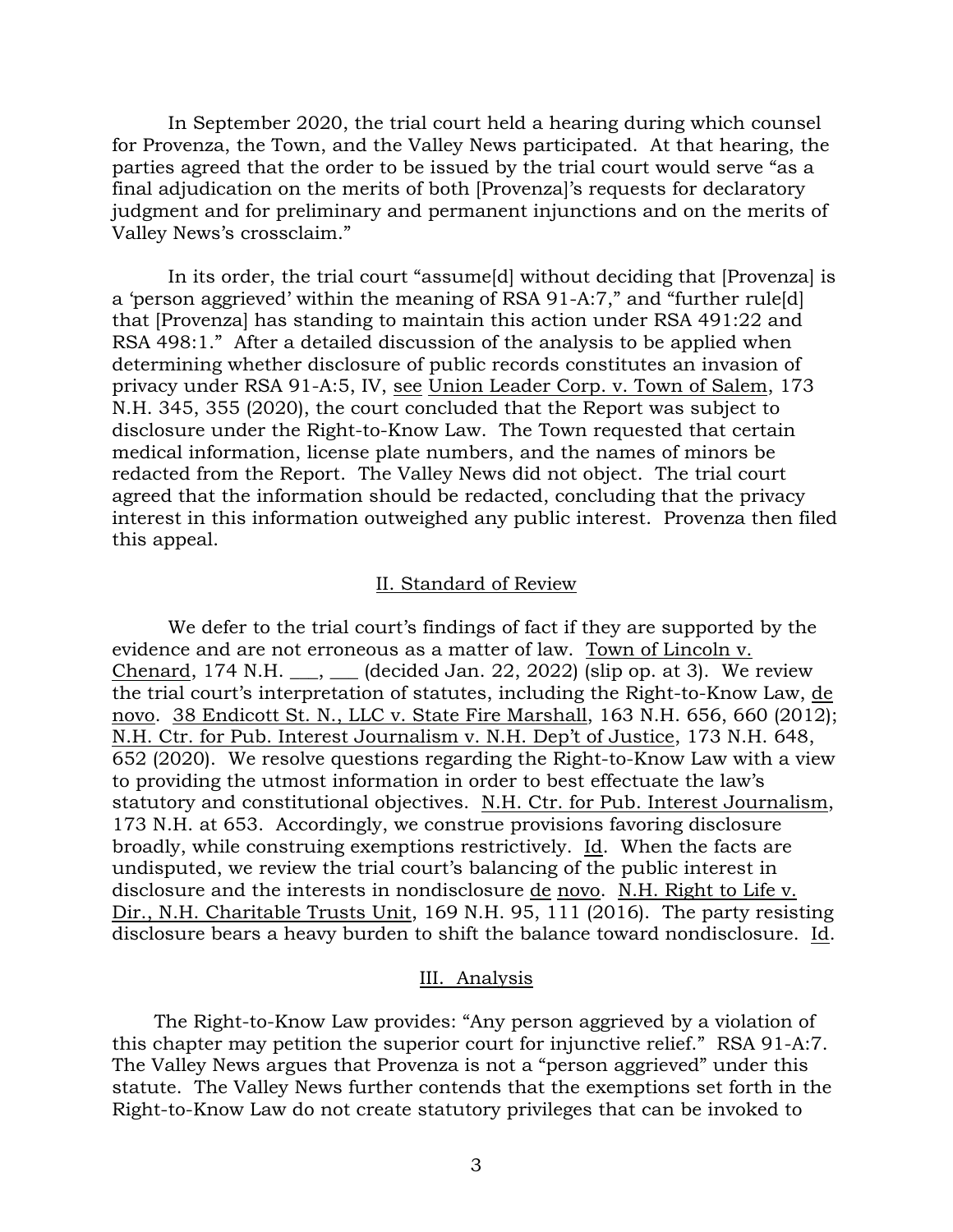prevent a public body from disclosing information. It argues that exemptions in the Right-to-Know Law "merely provide a license to a public body to withhold information" — they do not prevent the public body "from voluntarily disclosing any records, even if they are exempt." Thus, the Valley News asserts, Provenza lacked standing to bring this action.

In this case, the trial court granted the motion to intervene filed by the Valley News. The Valley News then filed its claim against the Town pursuant to RSA 91-A:7 in which it sought a ruling that the Report is a public record that must be made available for inspection by the public under RSA chapter 91- A. The trial court's order reflects that Provenza's petition and the Valley News' claim were considered together at a hearing on September 15, 2020, with agreement by the parties that the order of the trial court resulting from that hearing would act as a final adjudication on the merits of both Provenza's petition and the Valley News' Right-to-Know request.

In its order addressing whether disclosure of the Report would constitute an invasion of privacy under RSA 91-A:5, IV, the trial court determined that Provenza, "as the party opposing disclosure," bore the heavy burden of demonstrating that the materials should not be disclosed. See Union Leader Corp. v N.H. Housing Fin. Auth., 142 N.H. 540, 554 (1997) (placing burden on the private developer opposing release by the New Hampshire Housing Finance Authority of documents sought by two newspapers pertaining to developer's housing developments). Thus, Provenza was treated as a party in the proceedings in the claim filed by the Valley News. Accordingly, we conclude that he was entitled to appeal the order granting the Valley News' request. See id. at 544-45 (deciding appeal filed by private developer of order requiring disclosure of documents under Right-to-Know Law); cf. Seacoast Newspapers v. City of Portsmouth, 173 N.H. 325, 330 (2020) (where newspaper sought copy of arbitration decision involving former police officer and City answered that it did not object to release of the decision, Union that represented officer allowed by trial court to intervene in order to oppose newspaper's Right-to-Know Law petition). Provenza is able to raise all of his arguments under the Right-to-Know Law in his appeal from the grant of the Valley News' request. Therefore, given the specific procedural history of this case, we need not decide whether he was a "person aggrieved" under RSA 91-A:7.

We have not yet addressed whether RSA 91-A:7 provides a remedy for, and grants standing to, an individual who seeks to prevent disclosure of information pursuant to the Right-to-Know Law. Compare Campaign for Accountability v. CCRF, 815 S.E.2d 841 (Ga. 2018) (holding that parties with an interest in nondisclosure of public records pertaining to them may pursue a lawsuit to seek compliance with the state Open Records Act), and Beckham v. Bd. of Educ. of Jefferson Cty., 873 S.W.2d 575 (Ky. 1994) (holding that a party affected by the decision of a public agency to release records pursuant to state Open Records Act had standing to contest the agency decision in court), with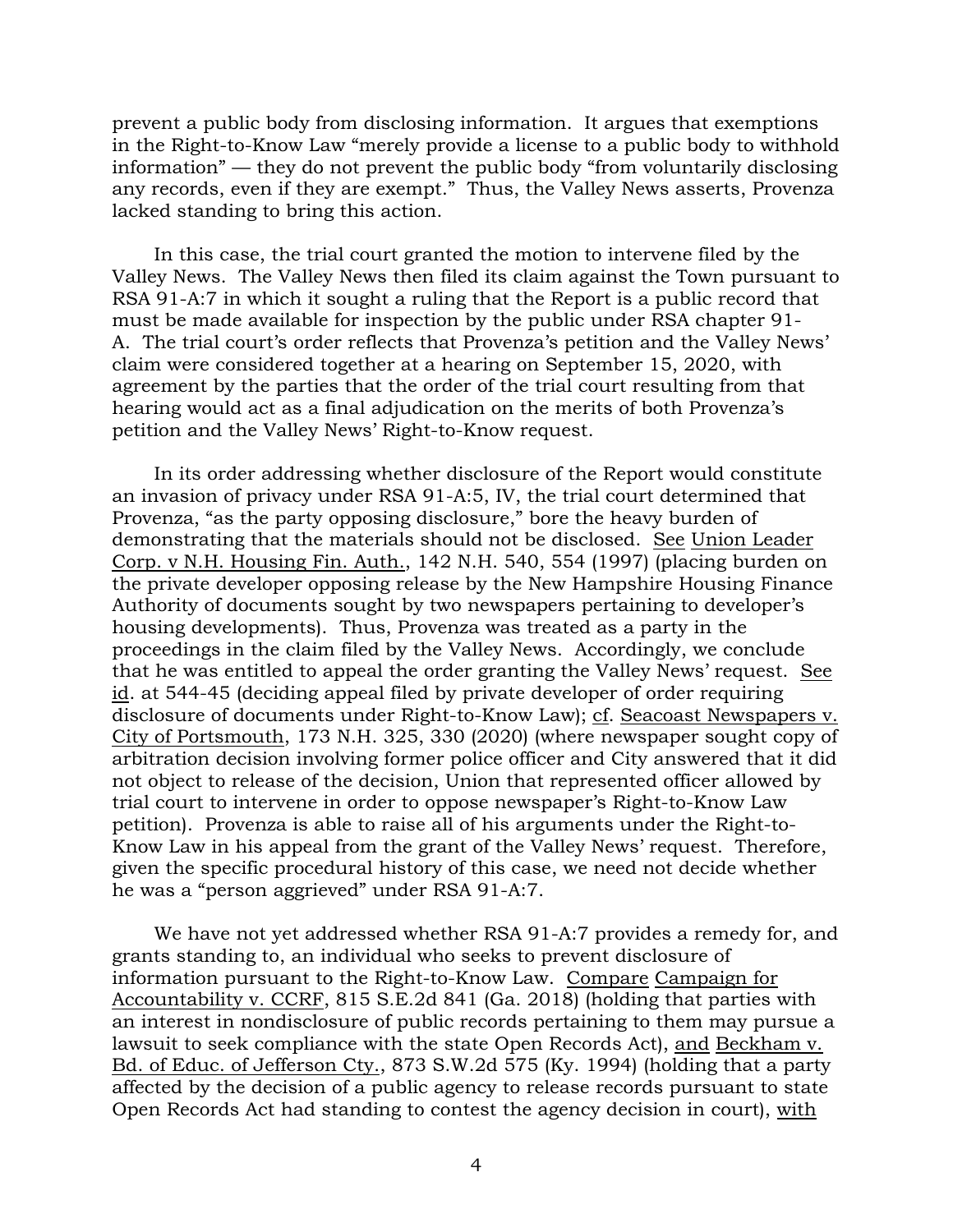Chrysler Corp. v. Brown, 441 U.S. 281 (1979) (holding that federal Freedom of Information Act does not provide a remedy for one who seeks to prevent disclosure), and R.I Federation of Teachers v. Sundlun, 595 A.2d 799 (R.I. 1991) (holding that state Access to Public Records Act does not provide a reverse remedy to prevent disclosure). The legislature may wish to consider whether clarification as to who is entitled to seek relief under RSA 91-A:7 is warranted.

We now turn to the question of whether the Report is subject to release under the Right-to-Know Law. The purpose of RSA chapter 91-A "is to ensure both the greatest possible public access to the actions, discussions and records of all public bodies, and their accountability to the people." RSA 91-A:1 (2013). We note that no party argues that the Report is not a governmental record. See RSA 91-A:1-a, III (2013). The legislature has recognized that certain governmental records are exempt from disclosure under this chapter. See RSA 91-A:4, I (2013) (every citizen has right to inspect governmental records "except as otherwise prohibited by statute or RSA 91-A:5").

Although, in his brief, Provenza lists fifteen questions "presented for review," we conclude that determining whether the Report is subject to disclosure requires resolution of the following: (1) whether RSA 105:13-b bars disclosure; (2) whether RSA 516:36 and/or State Personnel Rules bar disclosure; and (3) whether RSA 91-A:5, IV bars disclosure.

We begin by setting forth the language of RSA 91-A:5, IV in its entirety. Provenza relies upon the emphasized language to support his claim that the Report is exempt.

IV. Records pertaining to internal personnel practices; confidential, commercial, or financial information; test questions, scoring keys, and other examination data used to administer a licensing examination, examination for employment, or academic examinations; and personnel, medical, welfare, library user, videotape sale or rental, and other files whose disclosure would constitute invasion of privacy. Without otherwise compromising the confidentiality of the files, nothing in this paragraph shall prohibit a public body or agency from releasing information relative to health or safety from investigative files on a limited basis to persons whose health or safety may be affected.

Provenza also argues that the trial court erred by failing to properly consider RSA 105:13-b and RSA 516:36, II in its analysis. RSA 105:13-b (2013), entitled "Confidentiality of Personnel Files," provides:

I. Exculpatory evidence in a police personnel file of a police officer who is serving as a witness in any criminal case shall be disclosed to the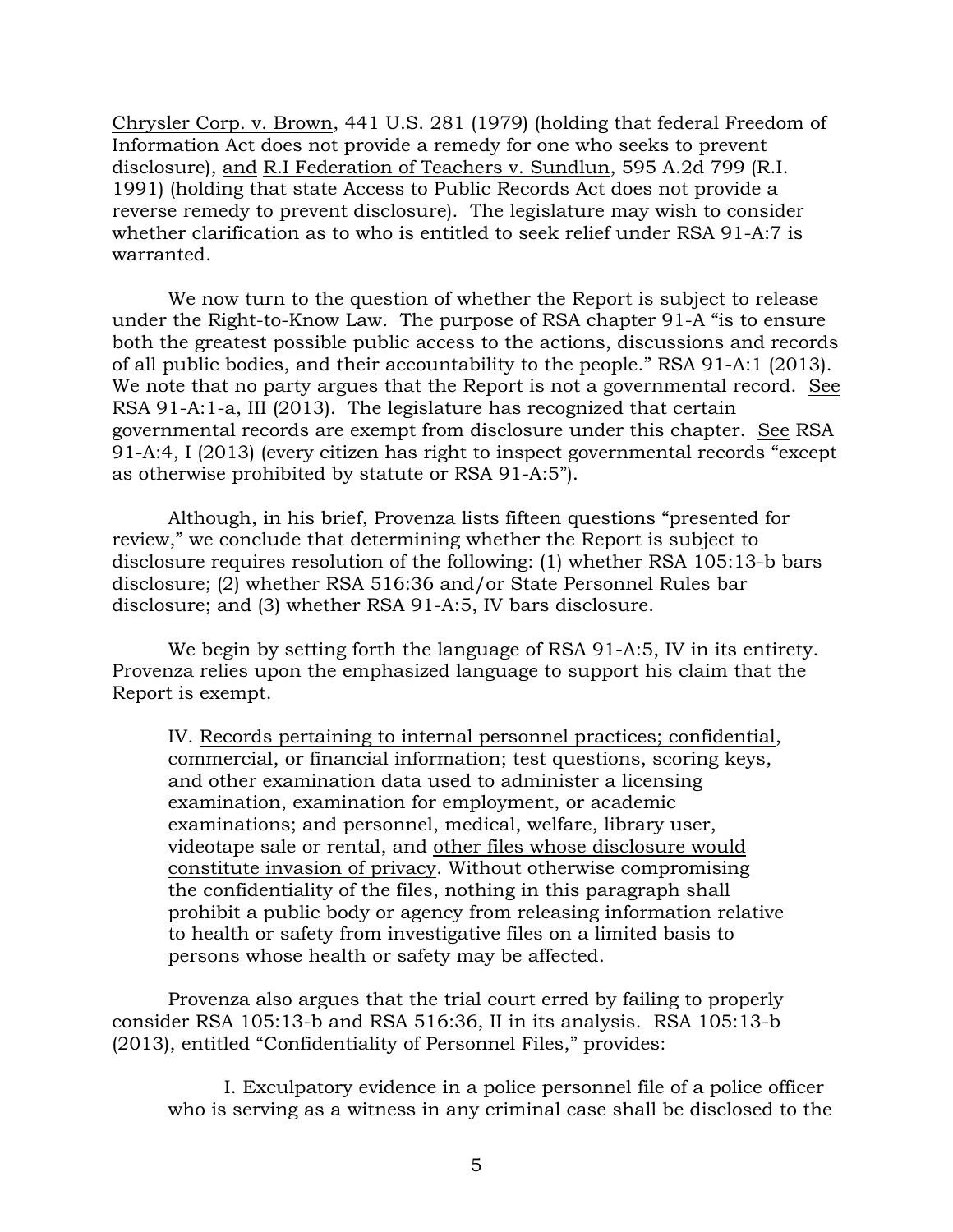defendant. The duty to disclose exculpatory evidence that should have been disclosed prior to trial under this paragraph is an ongoing duty that extends beyond a finding of guilt.

II. If a determination cannot be made as to whether evidence is exculpatory, an in camera review by the court shall be required.

III. No personnel file of a police officer who is serving as a witness or prosecutor in a criminal case shall be opened for the purposes of obtaining or reviewing non-exculpatory evidence in that criminal case, unless the sitting judge makes a specific ruling that probable cause exists to believe that the file contains evidence relevant to that criminal case. If the judge rules that probable cause exists, the judge shall order the police department employing the officer to deliver the file to the judge. The judge shall examine the file in camera and make a determination as to whether it contains evidence relevant to the criminal case. Only those portions of the file which the judge determines to be relevant in the case shall be released to be used as evidence in accordance with all applicable rules regarding evidence in criminal cases. The remainder of the file shall be treated as confidential and shall be returned to the police department employing the officer.

RSA chapter 516, "Witnesses," is found in Title LIII of the Revised Statutes Annotated, which is entitled "Proceedings in Court." RSA 516:36 (2021) provides:

### **516:36 Written Policy Directives to Police Officers and Investigators.**

I. In any civil action against any individual, agency or governmental entity, including the state of New Hampshire, arising out of the conduct of a law enforcement officer having the powers of a peace officer, standards of conduct embodied in policies, procedures, rules, regulations, codes of conduct, orders or other directives of a state, county or local law enforcement agency shall not be admissible to establish negligence when such standards of conduct are higher than the standard of care which would otherwise have been applicable in such action under state law.

II. All records, reports, letters, memoranda, and other documents relating to any internal investigation into the conduct of any officer, employee, or agent of any state, county, or municipal law enforcement agency having the powers of a peace officer shall not be admissible in any civil action other than in a disciplinary action between the agency and its officers, agents, or employees. Nothing in this paragraph shall preclude the admissibility of otherwise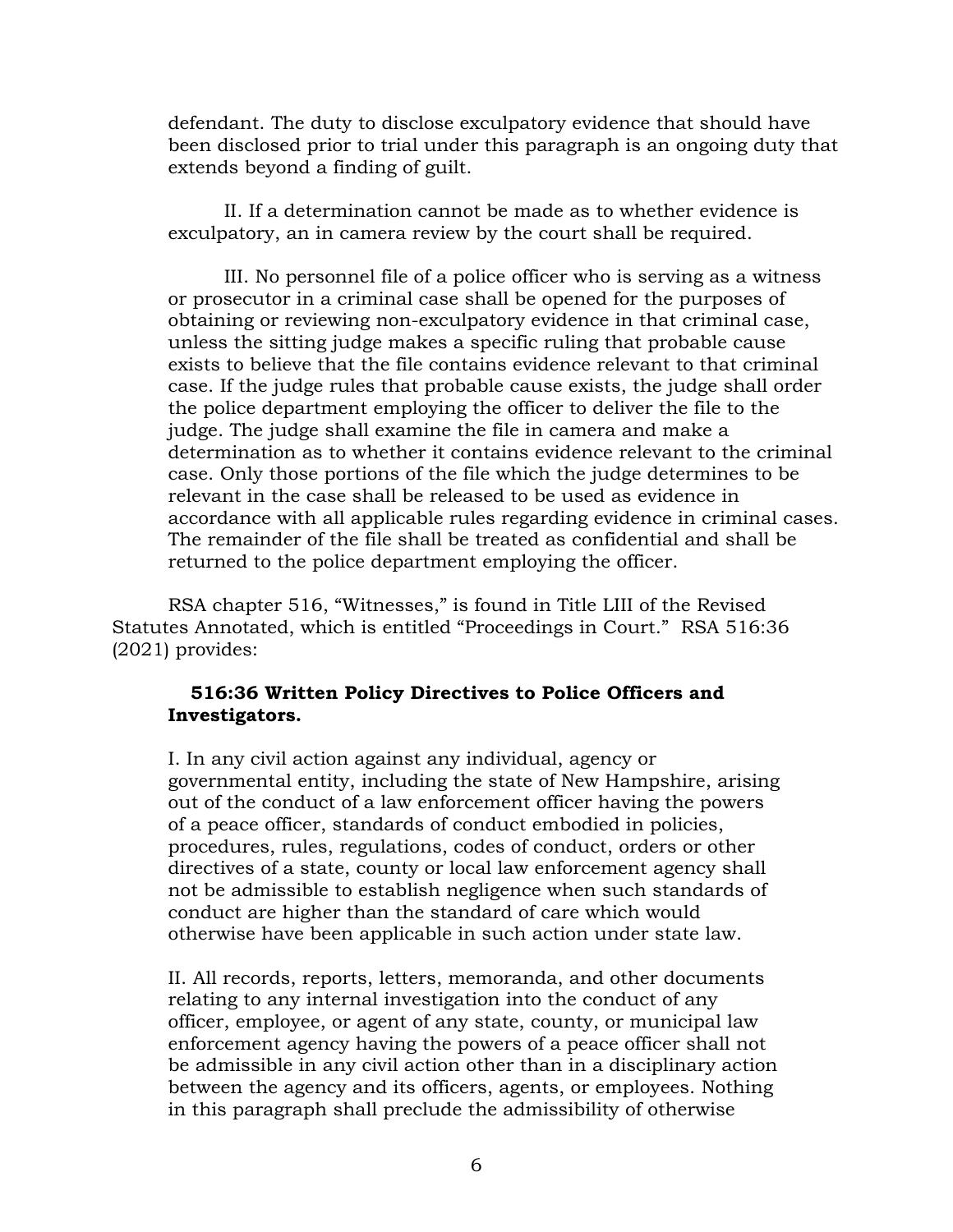relevant records of the law enforcement agency which relate to the incident under investigation that are not generated by or part of the internal investigation. For the purposes of this paragraph, "internal investigation" shall include any inquiry conducted by the chief law enforcement officer within a law enforcement agency or authorized by him.

### A. RSA 105:13-b

Provenza argues that RSA 105:13-b creates an exception to the Right-to-Know Law that applies to the Report. However, by its express terms, RSA 105:13-b "pertains only to information maintained in a police officer's personnel file." N.H. Ctr. for Pub. Interest Journalism, 173 N.H. at 656. As we stated in N.H. Center for Public Interest Journalism, "[h]ad the legislature intended RSA 105:13-b to apply more broadly to personnel information, regardless of where it is maintained, it would have so stated." Id. Here, the trial court found that "there is nothing in the record to suggest that the Report is contained in or is a part of [Provenza's] personnel file." On appeal, Provenza has not demonstrated that this finding is unsupported by the evidence or erroneous as a matter of law. Accordingly, the Report is not exempt from disclosure under the Right-to-Know Law by RSA 105:13-b.

Provenza also relies upon Pivero v. Largy, 143 N.H. 187 (1998), which considered an officer's right under RSA 275:56 (1987) to obtain a copy of an internal investigation that concluded that complaints against the officer were unfounded. After concluding that the records were not covered by that statute, we observed in dicta that "[u]ntil an internal investigation produces information that results in the initiation of a disciplinary process, public policy requires that internal investigation files remain confidential." Pivero, 143 N.H. at 191. The public policy considerations included "instilling confidence in the public to report, without fear of reprisal, incidents of police misconduct to internal affairs," and preventing disclosure of confidential internal affairs matters that could seriously hinder an ongoing investigation or future law enforcement efforts. Id.

In Pivero, we observed that police internal investigative files were categorically exempt from disclosure under RSA 91-A:5, citing Union Leader Corp. v. Fenniman, 136 N.H. 624 (1993). Fenniman had so held, based upon the court's belief that the legislature had "plainly made its own determination" that such documents should be categorically exempt. Fenniman, 136 N.H. at 627. Accordingly, we had no cause to consider the appropriate analysis to apply under the Right-to-Know Law, as that issue had been previously settled in Fenniman.

In Union Leader Corp. v. Town of Salem, 173 N.H. 345 (2020), we overruled Fenniman to the extent that it decided that records are categorically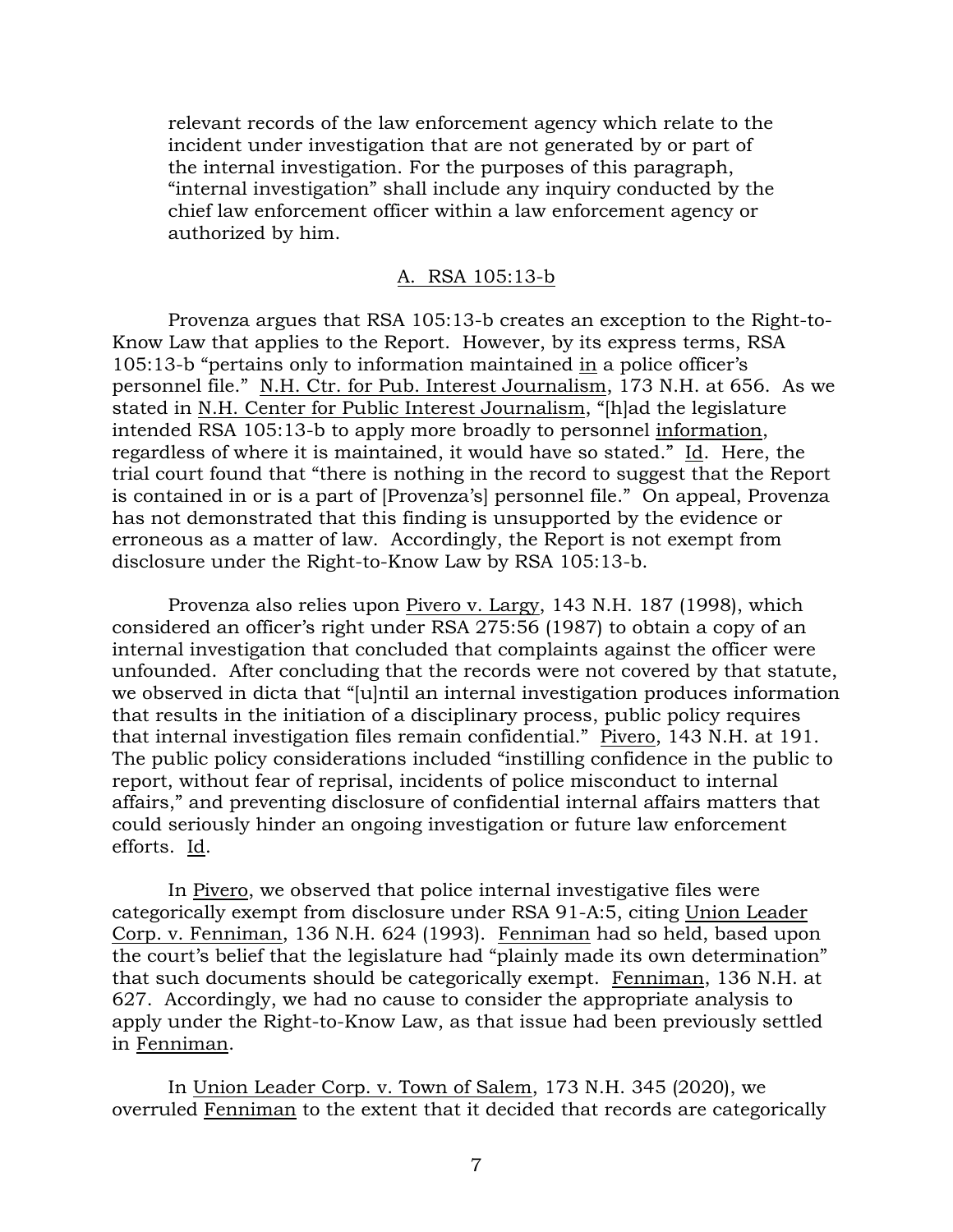exempt from disclosure under the Right-to-Know Law instead of being subject to a balancing test to determine whether they are exempt from disclosure. Thus, the statement in Pivero that police internal investigative files were categorically exempt from disclosure under RSA 91-A:5, which was supported by citation to Fenniman, is no longer good law. Understood in that light, the public policy considerations identified in Pivero may still support maintaining the confidentiality of internal investigation files, see Union Leader Corp., 173 N.H. at 355 (noting one test to determine whether material is "confidential" is whether disclosure is likely to impair the government's ability to obtain necessary information in the future), but no longer are such files categorically exempt from disclosure under the Right-to-Know Law. Establishing that records are "confidential" by itself does not result in their being exempt from disclosure under the Right-to-Know Law — rather, that determination involves the three-step analysis that the trial court undertook in this case. See id.

#### B. RSA 516:36 and State Personnel Rules

Nor does RSA 516:36 support Provenza's request for relief. The language of this statute makes clear that it governs information sought for use in the course of civil litigation. Petition of N.H. Div. of State Police, 174 N.H. 176, 185 (2021). It is limited to questions of admissibility. As the Valley News notes in its brief, information can be both inadmissible in court under RSA 516:36, and public under the Right-to-Know Law. Contrary to Provenza's argument, we agree with the trial court that because RSA 516:36 governs admissibility, it "has no bearing on the Right-to-Know analysis."

Provenza also argues that, because he is currently employed as a State Trooper with the New Hampshire Department of Safety, rules adopted by the New Hampshire Division of Personnel that require the State to keep investigations confidential and separate from a State employee's personnel file unless discipline is issued prevent disclosure of the Report. See N.H. Admin. R. Per 1501.04. We disagree. Given that there is no dispute that the Report was commissioned by the Town to investigate actions taken by Provenza while employed by the Town and also prepared during his employment with the Town, we conclude that the State's personnel rules also do not apply. See N.H. Admin. R. Per 101.02.

### C. RSA 91-A:5, IV

Turning to RSA 91-A:5, IV, as we earlier observed, the purpose of the Right-to-Know Law is to ensure both the greatest possible public access to the actions, discussions and records of all public bodies, and their accountability to the people. RSA 91-A:1. "The party resisting disclosure bears a heavy burden to shift the balance toward nondisclosure." Union Leader v. N.H. Housing Fin. Auth., 142 N.H. at 554 (quotation omitted). We have previously recognized that an "expansive construction" of the language in RSA 91-A:5, IV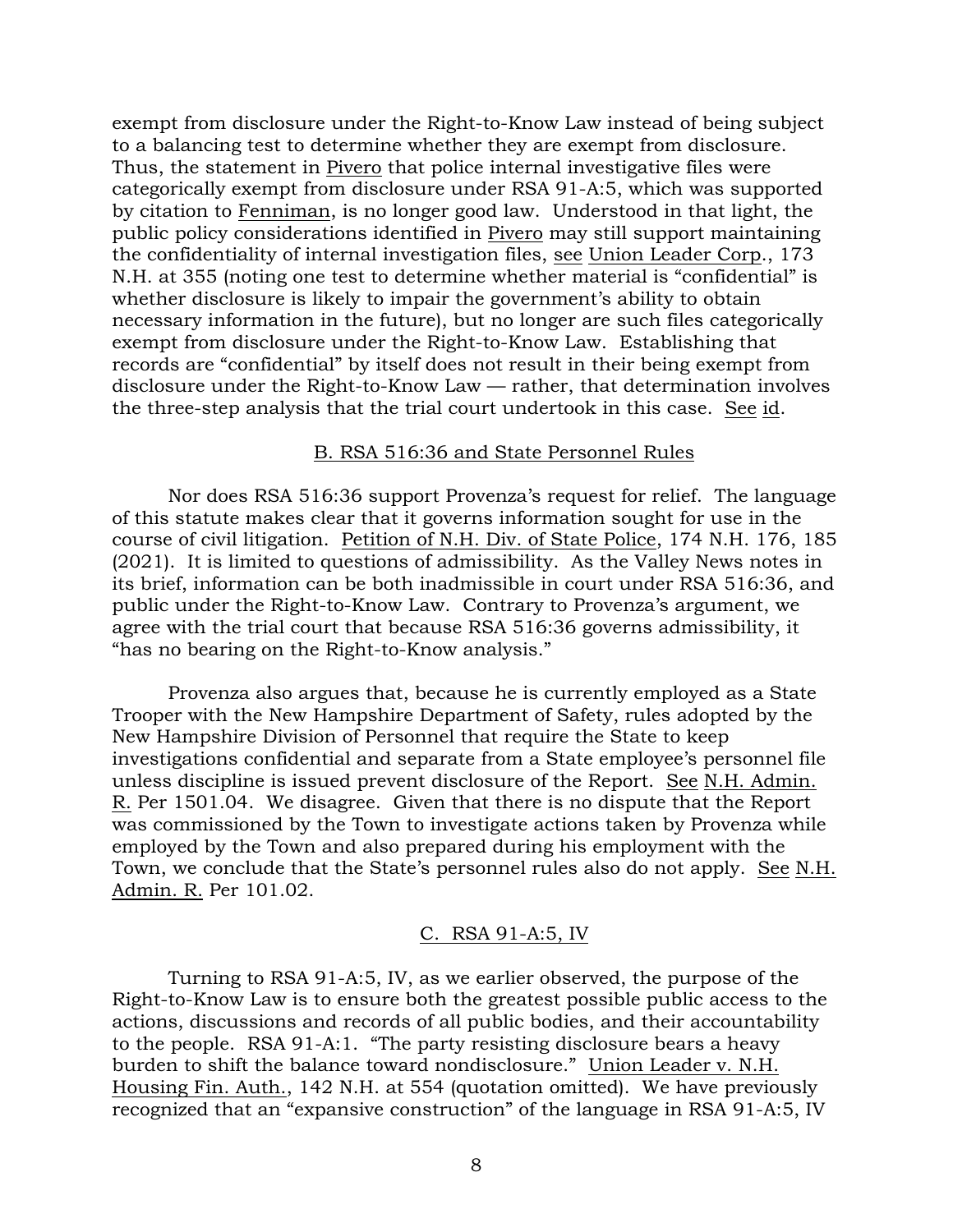that establishes exemptions would allow "the exemption to swallow the rule and is inconsistent with the purposes and objectives of the right-to-know law." Mans v. Lebanon School Bd., 112 N.H. 160, 162 (1972); see Herron v. Northwood, 111 N.H. 324, 327 (1971) (observing that the legislature "has placed a high premium on the public's right to know").

Here, Provenza contends that the trial court erred in its balancing of the public right to access governmental information against his privacy interests. Courts must engage in a three-step analysis when considering whether disclosure of public records constitutes an invasion of privacy under RSA 91- A:5, IV. Union Leader Corp. v. Town of Salem, 173 N.H. at 355. This balancing test applies to all categories of records enumerated in RSA 91-A:5, IV. See id. at 357; N.H. Ctr. for Pub. Interest Journalism v. N.H. Dep't of Justice, 173 N.H. at 659. First, the court evaluates whether there is a privacy interest that would be invaded by the disclosure. Union Leader, 173 N.H. at 355. Second, the court assesses the public interest in disclosure. Id. Third, the court balances the public interest in disclosure against the government's interest in nondisclosure and the individual's interest in nondisclosure. Id. On appeal, in the absence of disputed facts, we review the trial court's balancing of the public interest in disclosure and the interests in nondisclosure de novo. Union Leader v. N.H. Housing Fin. Auth., 142 N.H. at 555.

We conclude that Provenza's privacy interest here is not weighty. As the trial court explained, the Report does not reveal intimate details of Provenza's life, see N.H. Civil Liberties Union v. City of Manchester, 149 N.H. 437, 441 (2003), but rather information relating to his conduct as a government employee while performing his official duties and interacting with a member of the public. Cf. Lamy v. N.H. Pub. Utils. Comm'n, 152 N.H. 106, 113 (2005) (noting that purpose of Right-to-Know Law is to ensure that government's activities be open to the sharp eye of public scrutiny, not that information about private citizens that happens to be in the warehouse of the government be so disclosed); Kroeplin v. Wis. Dep't of Natural Resources, 725 N.W.2d 286, 301 (Wis. App. 2006) (stating that when an individual "becomes a law enforcement officer, that individual should expect that his or her conduct will be subject to greater scrutiny. That is the nature of the job.").

With respect to the government's interest in nondisclosure, we first note that the Town makes no argument on appeal that it has any interest in nondisclosure. Indeed, the Town has filed neither a brief nor a memorandum of law in this court. Rather, before the trial court, the Town requested that certain information — specifically, medical information, license plate numbers, and the names of minors — be redacted from the Report. Without objection, the trial court agreed that those redactions would be made. To the extent that Provenza argues that the government has an interest in nondisclosure because disclosure will have a chilling effect on future investigations, we agree with the Valley News that Provenza has not carried his burden of demonstrating that